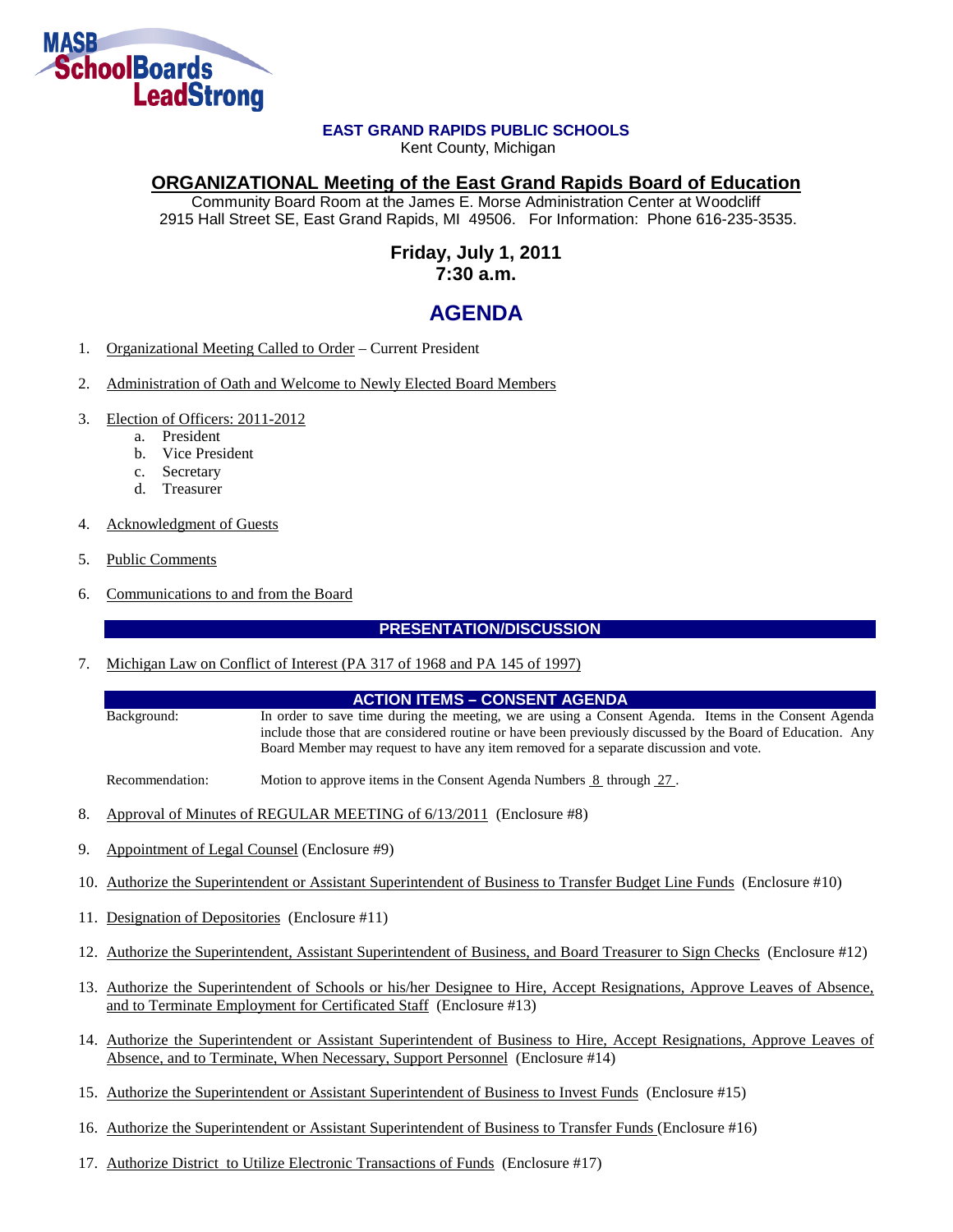#### REGULAR BOARD MEETING July 1, 2011 Page 2

- 18. Authorize the Superintendent or Assistant Superintendent of Business to Transfer Funds from the General Fund to the Food Service Fund, Athletic Fund or Student Activity Fund, and to Make Fund Modifications as Necessary (Enclosure #18)
- 19. Authorizations for Signatures on Checking Accounts (Enclosure #19)
- 20. Appointment of Auditors (Enclosure #20)
- 21. Adoption of the Summer Tax Collection (Enclosure #21) Background: The Board of Education needs to renew authorization of a summer tax collection.
	- Recommendation: Motion to authorize a summer tax collection as presented in Enclosure #21.
- 22. Authorization to Approve Letters of Agreement With EGREA and EGRASE (Enclosure #22) Background: The Superintendent and Assistant Superintendent of Business, request that they have authorization to approve Letters of Agreement with EGREA and EGRASE.
	- Recommendation: Motion to approve the Superintendent and Assistant Superintendent of Business have authorization to approve Letters of Agreement with EGREA and EGRASE.
- 23. Resolution for Membership in Michigan High School Athletic Association (Enclosure #23) Background: The Board of Education is asked to approve District Membership in the Michigan High School Athletic Association for the 2011-12 school year.
	- Recommendation: Motion to approve the Resolution to voluntarily join the Michigan High School Athletic Association from August 1, 2011, through July 31, 2012.
- 24. Approval of Board of Education Memberships and Dues Background: The Board asked to have all memberships in organizations reviewed at the Organizational Meeting
	- Recommendation: Motion to renew institutional memberships and pay the dues required.
- 25. Approval for Board of Education Members to attend any or all MASB, MASA, or KIASB conferences and activities Background: Pre-approval is needed to attend MASB, MASA and KIASB conferences, workshops, and activities.
	- Recommendation: Motion to approve Board of Education members' attendance at MASB, MASA, and KIASB conferences, workshops, and activities.
- 26. Official Meeting Dates for the 2011-12 School Year (Enclosure #26) Background: See Enclosure #26.
	- Recommendation: Motion to authorize Board Meetings as listed in Enclosure #26.
- 27. Periodicals for the Board of Education<br>Background: Last year the Board

Background: Last year the Board received *Phi Delta Kappan*, *Educational Leadership* (*ASCD)*, *American School Board Journal*, and *Education Week*. The administration would like direction as to the periodicals to be ordered for 2011-2012.

Recommendation: Board direction requested.

#### **OTHER ACTION ITEMS**

28. Approval of Administrative and Non-Union Salaries 2011-2012 (Enclosure #28)

Background: The Personnel Committee is recommending contract and salary provisions for Administrative and Non-Union personnel per Enclosure #28.

Recommendation: Motion to approve the contract and salary provisions for Administrative and Non-Union personnel as recommended by the Personnel Committee in Enclosure #28.